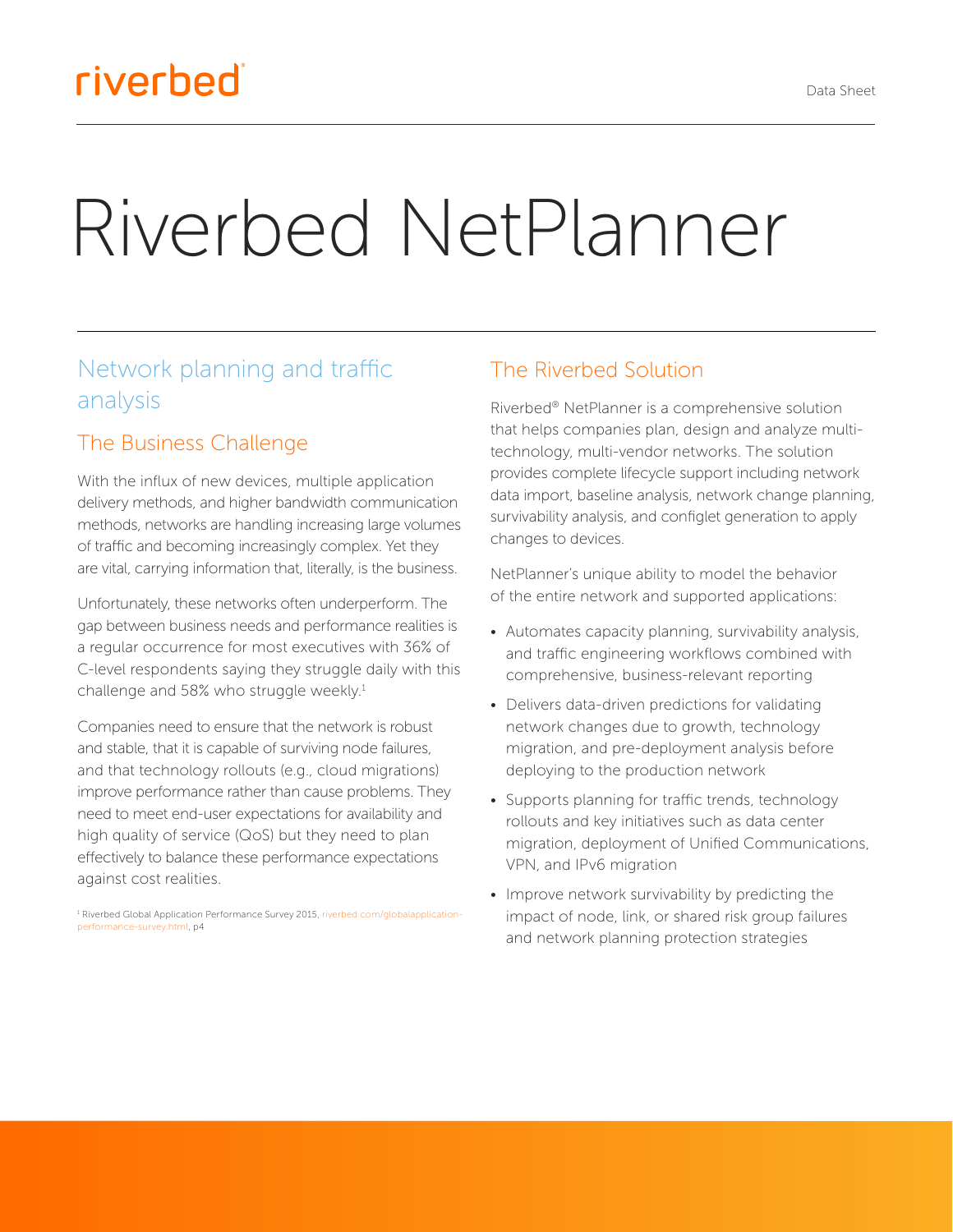#### Key Benefits

NetPlanner help carriers, ISPs, government agencies, and enterprises facilitate service and technology deployments, meet service level agreements, maximize existing network investments, plan for significant application migrations, and obtain significant return on investment (ROI).

#### Understand the impact of planned changes

- In-depth analysis of "what-if" scenarios compares infrastructure change (pre- and post-change) impact on network performance
- Evaluate different network architectures and technology migration plans

#### Right-size network to meet performance needs

- Cost-effectively plan network requirements to support the deployment of new applications and technologies such as VoIP and IPv6
- Right-size network capacity to support projected traffic growth

#### Minimize risk

- Simulate application migrations prior to going live
- Achieve service level compliance through QoS and traffic engineering
- Improve network survivability and security



#### Figure 1

NetPlanner allows you to analyze and edit traffic and run what-if analyses, with flexible visualizations.



#### Figure 2

Network Capacity report enables company to analyze and network right-size infrastructure.

### Key Features In-Depth

- Automatically create a high-fidelity network model encompassing topology, devices, configurations, and traffic using configuration and operational data from the production environment and other network management systems
- Automatically design and optimize network topologies based on user-configurable priorities for cost, resiliency, and performance related criteria such as link utilization and reduced delay
- Leverage best-in-class analytics to evaluate a wide range of "what-if" scenarios in a virtual environment without making changes to the production network routing such as VPN or QoS configuration
- Model application behavior within cloud and data center environments enabling you to mitigate enterprise risk of application migrations between data centers, to the cloud, and between cloud providers
- Visualize all VPN deployments, their underlying topology, traffic flows, and relevant KPIs from a single browser dedicated to VPN analysis
- Analyze network capacity usage to identify trends, threshold violations, inefficiencies, atypical behavior, and the timing of future upgrades to links and tunnels to meet service level objectives
- Import flow information from Riverbed® NetProfiler for realistic traffic flow information when performing capacity analysis and planning